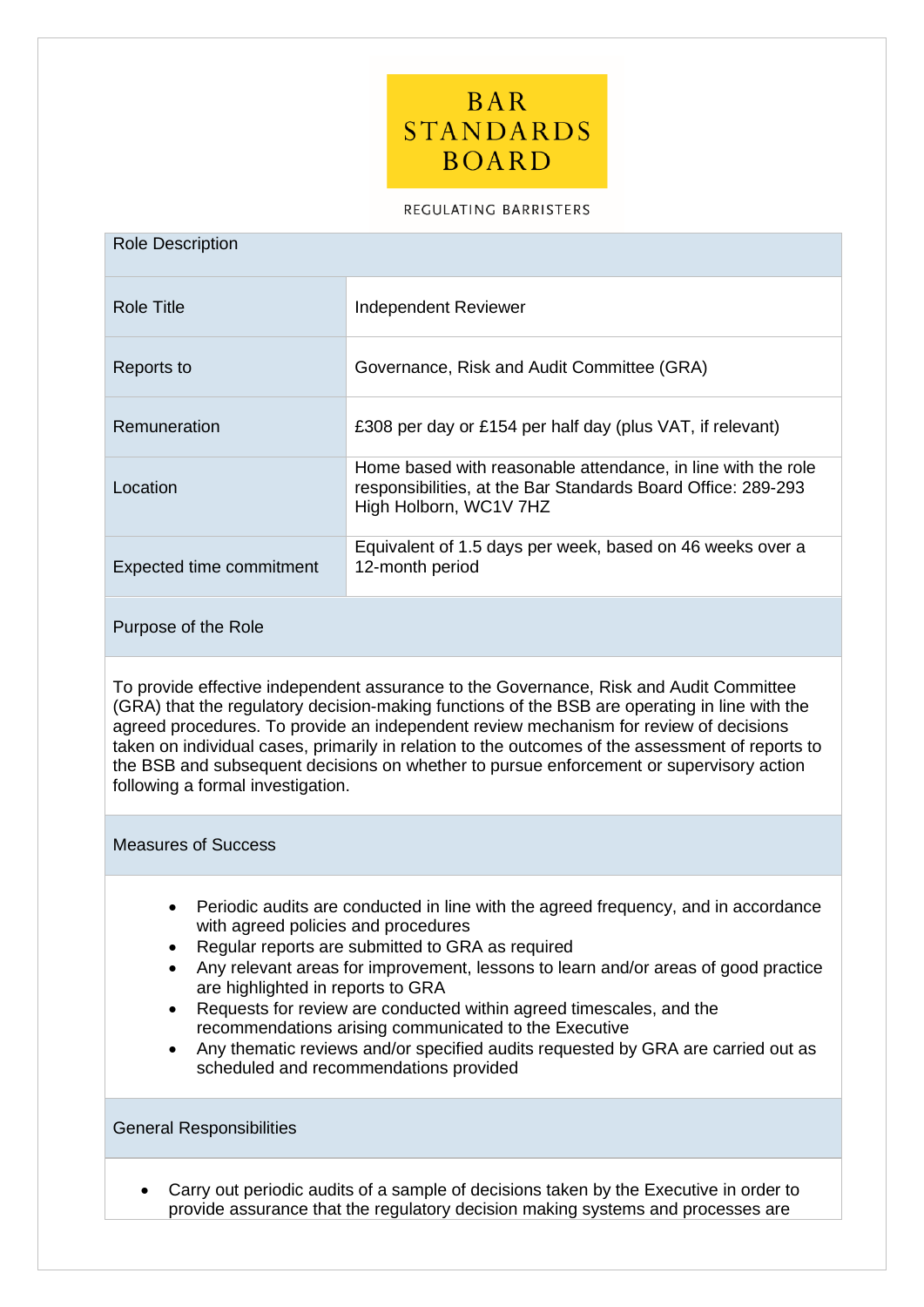

### REGULATING BARRISTERS

| $\circ$<br>$\circ$<br>$\circ$<br>$\circ$<br>$\circ$<br>manner by the BSB;<br>$\circ$<br>procedures; and<br>$\circ$<br>and Supervisory systems.                                       | granted by the Commissioner; including but not limited to assessing whether:<br>Cases were handled in a timely manner in line with service standards;<br>Assessments of incoming information, investigations of allegations and<br>decisions on supervisory action were carried out in accordance with the relevant<br>agreed policies and procedures, thoroughly and fairly and with appropriate<br>consideration of equality, diversity and inclusion issues;<br>Decisions of staff are made consistently and in accordance with agreed criteria;<br>The reasons for decisions are explained fully and clearly to the parties;<br>The process of bringing disciplinary action is handled effectively and in a timely<br>The BSB's conduct of disciplinary cases and handling of appeals, including the<br>BSB's treatment of all parties, is fair, effective and in accordance with laid down<br>In all other respects, cases are being dealt in accordance with the aims,<br>objectives and service standards set by the BSB's Assessment, Enforcement<br>Carry out requests for review of decisions made on reports submitted to the Bar |                          |  |  |
|--------------------------------------------------------------------------------------------------------------------------------------------------------------------------------------|----------------------------------------------------------------------------------------------------------------------------------------------------------------------------------------------------------------------------------------------------------------------------------------------------------------------------------------------------------------------------------------------------------------------------------------------------------------------------------------------------------------------------------------------------------------------------------------------------------------------------------------------------------------------------------------------------------------------------------------------------------------------------------------------------------------------------------------------------------------------------------------------------------------------------------------------------------------------------------------------------------------------------------------------------------------------------------------------------------------------------------------------|--------------------------|--|--|
| Standards Board, in accordance with the agreed criteria, including the provision of<br>written reports on each case.                                                                 |                                                                                                                                                                                                                                                                                                                                                                                                                                                                                                                                                                                                                                                                                                                                                                                                                                                                                                                                                                                                                                                                                                                                              |                          |  |  |
| At the request of the GRA or the Bar Standards Board, conduct thematic reviews when<br>$\bullet$<br>required on general issues of concern and provide recommendations on systemic or |                                                                                                                                                                                                                                                                                                                                                                                                                                                                                                                                                                                                                                                                                                                                                                                                                                                                                                                                                                                                                                                                                                                                              |                          |  |  |
| process issues arising.                                                                                                                                                              | To prepare and submit to the GRA six-monthly reports covering:                                                                                                                                                                                                                                                                                                                                                                                                                                                                                                                                                                                                                                                                                                                                                                                                                                                                                                                                                                                                                                                                               |                          |  |  |
| $\circ$ A summary of activities                                                                                                                                                      |                                                                                                                                                                                                                                                                                                                                                                                                                                                                                                                                                                                                                                                                                                                                                                                                                                                                                                                                                                                                                                                                                                                                              |                          |  |  |
| An evidence based robust and rational summary of the observations made<br>$\circ$<br>during the reporting period;                                                                    |                                                                                                                                                                                                                                                                                                                                                                                                                                                                                                                                                                                                                                                                                                                                                                                                                                                                                                                                                                                                                                                                                                                                              |                          |  |  |
| Recommendations to address any systemic weaknesses identified or areas for<br>$\circ$                                                                                                |                                                                                                                                                                                                                                                                                                                                                                                                                                                                                                                                                                                                                                                                                                                                                                                                                                                                                                                                                                                                                                                                                                                                              |                          |  |  |
| improvement; highlighting any areas of good practice where found.                                                                                                                    |                                                                                                                                                                                                                                                                                                                                                                                                                                                                                                                                                                                                                                                                                                                                                                                                                                                                                                                                                                                                                                                                                                                                              |                          |  |  |
| Person Specification and Competencies                                                                                                                                                |                                                                                                                                                                                                                                                                                                                                                                                                                                                                                                                                                                                                                                                                                                                                                                                                                                                                                                                                                                                                                                                                                                                                              |                          |  |  |
|                                                                                                                                                                                      | <b>Essential</b>                                                                                                                                                                                                                                                                                                                                                                                                                                                                                                                                                                                                                                                                                                                                                                                                                                                                                                                                                                                                                                                                                                                             | Desirable                |  |  |
| Qualifications                                                                                                                                                                       |                                                                                                                                                                                                                                                                                                                                                                                                                                                                                                                                                                                                                                                                                                                                                                                                                                                                                                                                                                                                                                                                                                                                              |                          |  |  |
|                                                                                                                                                                                      | Degree or equivalent                                                                                                                                                                                                                                                                                                                                                                                                                                                                                                                                                                                                                                                                                                                                                                                                                                                                                                                                                                                                                                                                                                                         | Law degree or equivalent |  |  |
|                                                                                                                                                                                      |                                                                                                                                                                                                                                                                                                                                                                                                                                                                                                                                                                                                                                                                                                                                                                                                                                                                                                                                                                                                                                                                                                                                              | Legal qualification      |  |  |
|                                                                                                                                                                                      |                                                                                                                                                                                                                                                                                                                                                                                                                                                                                                                                                                                                                                                                                                                                                                                                                                                                                                                                                                                                                                                                                                                                              |                          |  |  |
| <b>Skills</b>                                                                                                                                                                        | Ability to understand and to apply                                                                                                                                                                                                                                                                                                                                                                                                                                                                                                                                                                                                                                                                                                                                                                                                                                                                                                                                                                                                                                                                                                           | Legal knowledge          |  |  |
|                                                                                                                                                                                      | regulations and guidelines                                                                                                                                                                                                                                                                                                                                                                                                                                                                                                                                                                                                                                                                                                                                                                                                                                                                                                                                                                                                                                                                                                                   | Audit knowledge          |  |  |
|                                                                                                                                                                                      | Ability to understand and analyse<br>compliance with legal regulatory                                                                                                                                                                                                                                                                                                                                                                                                                                                                                                                                                                                                                                                                                                                                                                                                                                                                                                                                                                                                                                                                        |                          |  |  |
|                                                                                                                                                                                      | obligations including under GDPR                                                                                                                                                                                                                                                                                                                                                                                                                                                                                                                                                                                                                                                                                                                                                                                                                                                                                                                                                                                                                                                                                                             |                          |  |  |